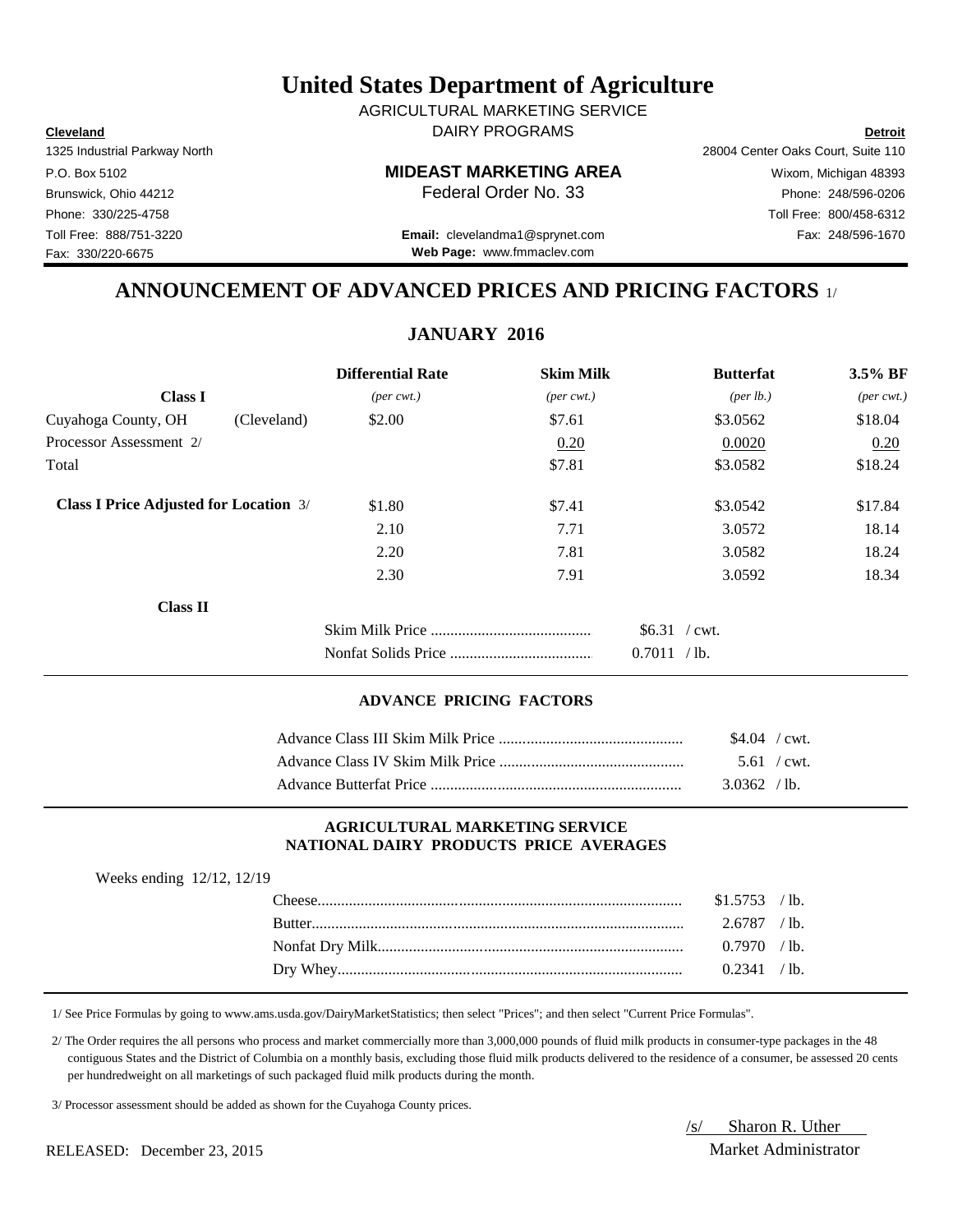## **United States Department of Agriculture**

**Cleveland Detroit** DAIRY PROGRAMS AGRICULTURAL MARKETING SERVICE

## P.O. Box 5102 **MIDEAST MARKETING AREA** Wixom, Michigan 48393

Toll Free: 888/751-3220 Fax: 248/596-1670 **Email:** clevelandma1@sprynet.com **Web Page:** www.fmmaclev.com

# 1325 Industrial Parkway North 28004 Center Oaks Court, Suite 110 Brunswick, Ohio 44212 **Phone: 248/596-0206 Federal Order No. 33** Phone: 248/596-0206 Phone: 330/225-4758 Toll Free: 800/458-6312

**ANNOUNCEMENT OF ADVANCED PRICES AND PRICING FACTORS** 1/

## **FEBRUARY 2016**

|                                               |             | <b>Differential Rate</b>    | <b>Skim Milk</b>            | <b>Butterfat</b>                | 3.5% BF                     |
|-----------------------------------------------|-------------|-----------------------------|-----------------------------|---------------------------------|-----------------------------|
| <b>Class I</b>                                |             | $(\text{per} \text{ cwt.})$ | $(\text{per} \text{ cwt.})$ | (per lb.)                       | $(\text{per} \text{ cwt.})$ |
| Cuyahoga County, OH                           | (Cleveland) | \$2.00                      | \$7.91                      | \$2.2878                        | \$15.64                     |
| Processor Assessment 2/                       |             |                             | 0.20                        | 0.0020                          | 0.20                        |
| Total                                         |             |                             | \$8.11                      | \$2.2898                        | \$15.84                     |
| <b>Class I Price Adjusted for Location 3/</b> |             | \$1.80                      | \$7.71                      | \$2.2858                        | \$15.44                     |
|                                               |             | 2.10                        | 8.01                        | 2.2888                          | 15.74                       |
|                                               |             | 2.20                        | 8.11                        | 2.2898                          | 15.84                       |
|                                               |             | 2.30                        | 8.21                        | 2.2908                          | 15.94                       |
| <b>Class II</b>                               |             |                             |                             |                                 |                             |
|                                               |             |                             |                             | $$6.17$ / cwt.<br>$0.6856$ /lb. |                             |

#### **ADVANCE PRICING FACTORS**

| $$5.91$ / cwt. |  |
|----------------|--|
| 5.47 / cwt.    |  |
| $2.2678$ /lb.  |  |

### **AGRICULTURAL MARKETING SERVICE NATIONAL DAIRY PRODUCTS PRICE AVERAGES**

| Weeks ending $1/9$ , $1/16$ |                |  |
|-----------------------------|----------------|--|
|                             | $$1.5115$ /lb. |  |
|                             | $2.0442$ /lb.  |  |
|                             | $0.7817$ /lb.  |  |
|                             | $0.2344$ /lb.  |  |
|                             |                |  |

1/ See Price Formulas by going to www.ams.usda.gov/DairyMarketStatistics; then select "Prices"; and then select "Current Price Formulas".

 2/ The Order requires the all persons who process and market commercially more than 3,000,000 pounds of fluid milk products in consumer-type packages in the 48 contiguous States and the District of Columbia on a monthly basis, excluding those fluid milk products delivered to the residence of a consumer, be assessed 20 cents per hundredweight on all marketings of such packaged fluid milk products during the month.

3/ Processor assessment should be added as shown for the Cuyahoga County prices.

RELEASED: January 21, 2016 Market Administrator

/s/ Sharon R. Uther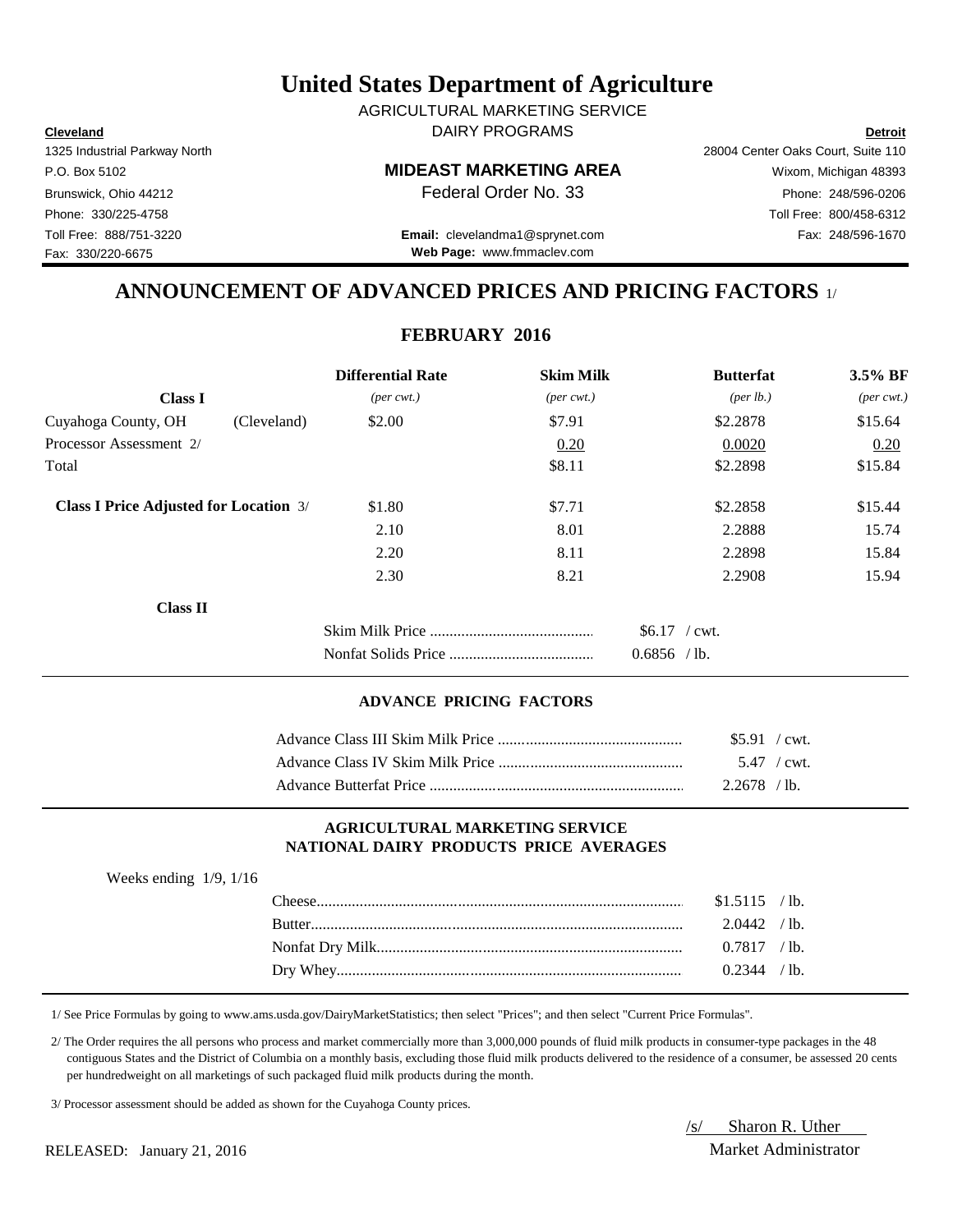Weeks ending 2/6, 2/13

## **United States Department of Agriculture**

**Cleveland Detroit** DAIRY PROGRAMS AGRICULTURAL MARKETING SERVICE

**Web Page:** www.fmmaclev.com

1325 Industrial Parkway North 28004 Center Oaks Court, Suite 110 P.O. Box 5102 **MIDEAST MARKETING AREA** Wixom, Michigan 48393 Brunswick, Ohio 44212 **Phone: 248/596-0206 Federal Order No. 33** Phone: 248/596-0206 Phone: 330/225-4758 Toll Free: 800/458-6312 Toll Free: 888/751-3220 Fax: 248/596-1670 **Email:** clevelandma1@sprynet.com

**ANNOUNCEMENT OF ADVANCED PRICES AND PRICING FACTORS** 1/

|                                               | <b>Differential Rate</b>    | <b>Skim Milk</b>            | <b>Butterfat</b>          | $3.5\%$ BF                  |
|-----------------------------------------------|-----------------------------|-----------------------------|---------------------------|-----------------------------|
| <b>Class I</b>                                | $(\text{per} \text{ cwt.})$ | $(\text{per} \text{ cwt.})$ | ${\rm (per \, lb.)}$      | $(\text{per} \text{ cwt.})$ |
| Cuyahoga County, OH                           | (Cleveland)<br>\$2.00       | \$7.54                      | \$2.4303                  | \$15.78                     |
| Processor Assessment 2/                       |                             | 0.20                        | 0.0020                    | 0.20                        |
| Total                                         |                             | \$7.74                      | \$2.4323                  | \$15.98                     |
| <b>Class I Price Adjusted for Location 3/</b> | \$1.80                      | \$7.34                      | \$2.4283                  | \$15.58                     |
|                                               | 2.10                        | 7.64                        | 2.4313                    | 15.88                       |
|                                               | 2.20                        | 7.74                        | 2.4323                    | 15.98                       |
|                                               | 2.30                        | 7.84                        | 2.4333                    | 16.08                       |
| <b>Class II</b>                               |                             |                             |                           |                             |
|                                               |                             |                             | $$6.05$ / cwt.            |                             |
|                                               |                             |                             | 0.6722<br>/1 <sub>b</sub> |                             |

#### **ADVANCE PRICING FACTORS**

| $$5.54$ / cwt. |  |
|----------------|--|
|                |  |
| 2.4103 / lb.   |  |

### **AGRICULTURAL MARKETING SERVICE NATIONAL DAIRY PRODUCTS PRICE AVERAGES**

| <sup>n</sup> heese | \$1.5158 | $\prime$ 1b.    |
|--------------------|----------|-----------------|
| <b>Butter</b>      | 2.1618   | $^{\prime}$ 1b. |
|                    | 0.7684   | $^{\prime}$ 1b. |
|                    | 0.2426   | $^{\prime}$ 1b. |

1/ See Price Formulas by going to www.ams.usda.gov/DairyMarketStatistics; then select "Prices"; and then select "Current Price Formulas".

 2/ The 20-cent per hundredweight processor assessment is an obligation under the Fluid Milk Promotion Order (7CFR§1160.101 et seq.) imposed on any person who processes and markets commercially more than 3 million pounds of packaged fluid milk products on a monthly basis. Deliveries to consumer residences are excluded. Effective February 29, 2016, processors of certified "organic" and "100 percent organic" fluid milk products may apply for an organic assessment exemption for those products.

3/ Processor assessment should be added as shown for the Cuyahoga County prices.

/s/ Sharon R. Uther RELEASED: February 18, 2016 Market Administrator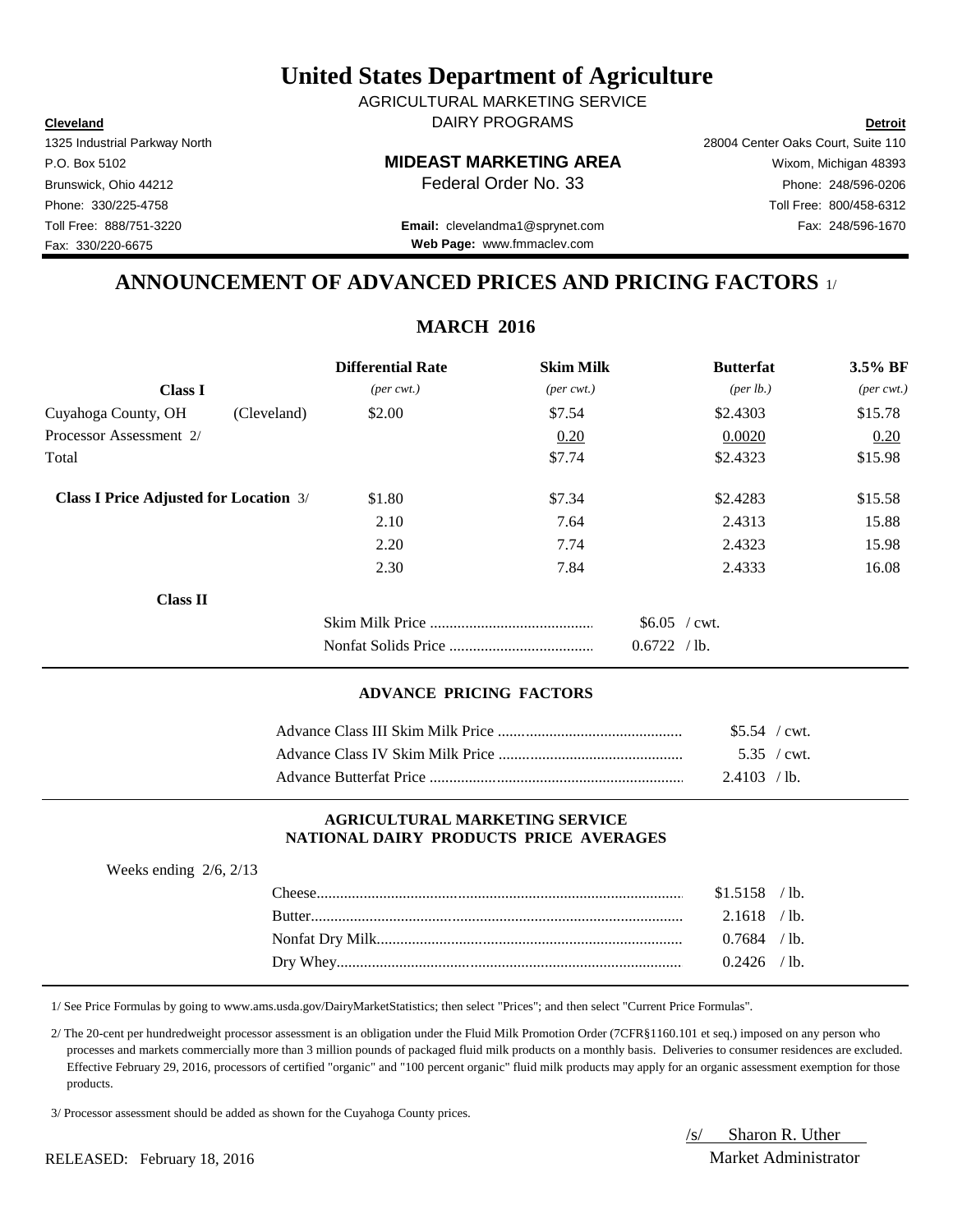/s/ Sharon R. Uther RELEASED: March 23, 2016 Market Administrator

## **United States Department of Agriculture**

**Cleveland Detroit** DAIRY PROGRAMS AGRICULTURAL MARKETING SERVICE

1325 Industrial Parkway North 28004 Center Oaks Court, Suite 110 P.O. Box 5102 **MIDEAST MARKETING AREA** Wixom, Michigan 48393 Brunswick, Ohio 44212 **Phone: 248/596-0206 Federal Order No. 33** Phone: 248/596-0206 Phone: 330/225-4758 Toll Free: 800/458-6312

Toll Free: 888/751-3220 Fax: 248/596-1670 **Email:** clevelandma1@sprynet.com **Web Page:** www.fmmaclev.com

## **ANNOUNCEMENT OF ADVANCED PRICES AND PRICING FACTORS** 1/

| <b>Differential Rate</b>    | <b>Skim Milk</b>            | <b>Butterfat</b>   | 3.5% BF                     |
|-----------------------------|-----------------------------|--------------------|-----------------------------|
| $(\text{per} \text{ cwt.})$ | $(\text{per} \text{ cwt.})$ | $(\text{per lb.})$ | $(\text{per} \text{ cwt.})$ |
| \$2.00                      | \$8.22                      | \$2.2306           | \$15.74                     |
|                             | 0.20                        | 0.0020             | 0.20                        |
|                             | \$8.42                      | \$2.2326           | \$15.94                     |
| \$1.80                      | \$8.02                      | \$2.2286           | \$15.54                     |
| 2.10                        | 8.32                        | 2.2316             | 15.84                       |
| 2.20                        | 8.42                        | 2.2326             | 15.94                       |
| 2.30                        | 8.52                        | 2.2336             | 16.04                       |
|                             |                             |                    |                             |
|                             |                             | $$5.89$ / cwt.     |                             |
|                             |                             | 0.6544 / lb.       |                             |
|                             |                             |                    |                             |

## **ADVANCE PRICING FACTORS**

| $$6.22$ / cwt. |  |
|----------------|--|
| $5.19$ / cwt.  |  |
| $2.2106$ /lb.  |  |

#### **AGRICULTURAL MARKETING SERVICE NATIONAL DAIRY PRODUCTS PRICE AVERAGES**

| The <sub>ere</sub> | \$1.5148 | 1 <sub>b</sub>  |
|--------------------|----------|-----------------|
| <b>Butter</b>      | .9969    | 1 <sub>b</sub>  |
|                    | 0.7504   | $\Delta$ 1b.    |
| / Whev<br>Drv.     | 2502     | $^{\prime}$ 1b. |

1/ See Price Formulas by going to www.ams.usda.gov/DairyMarketStatistics; then select "Prices"; and then select "Current Price Formulas".

 2/ The 20-cent per hundredweight processor assessment is an obligation under the Fluid Milk Promotion Order (7CFR§1160.101 et seq.) imposed on any person who processes and markets commercially more than 3 million pounds of packaged fluid milk products on a monthly basis. Deliveries to consumer residences are excluded. Effective February 29, 2016, processors of certified "organic" and "100 percent organic" fluid milk products may apply for an organic assessment exemption for those products.

3/ Processor assessment should be added as shown for the Cuyahoga County prices.

Fax: 330/220-6675

# **APRIL 2016**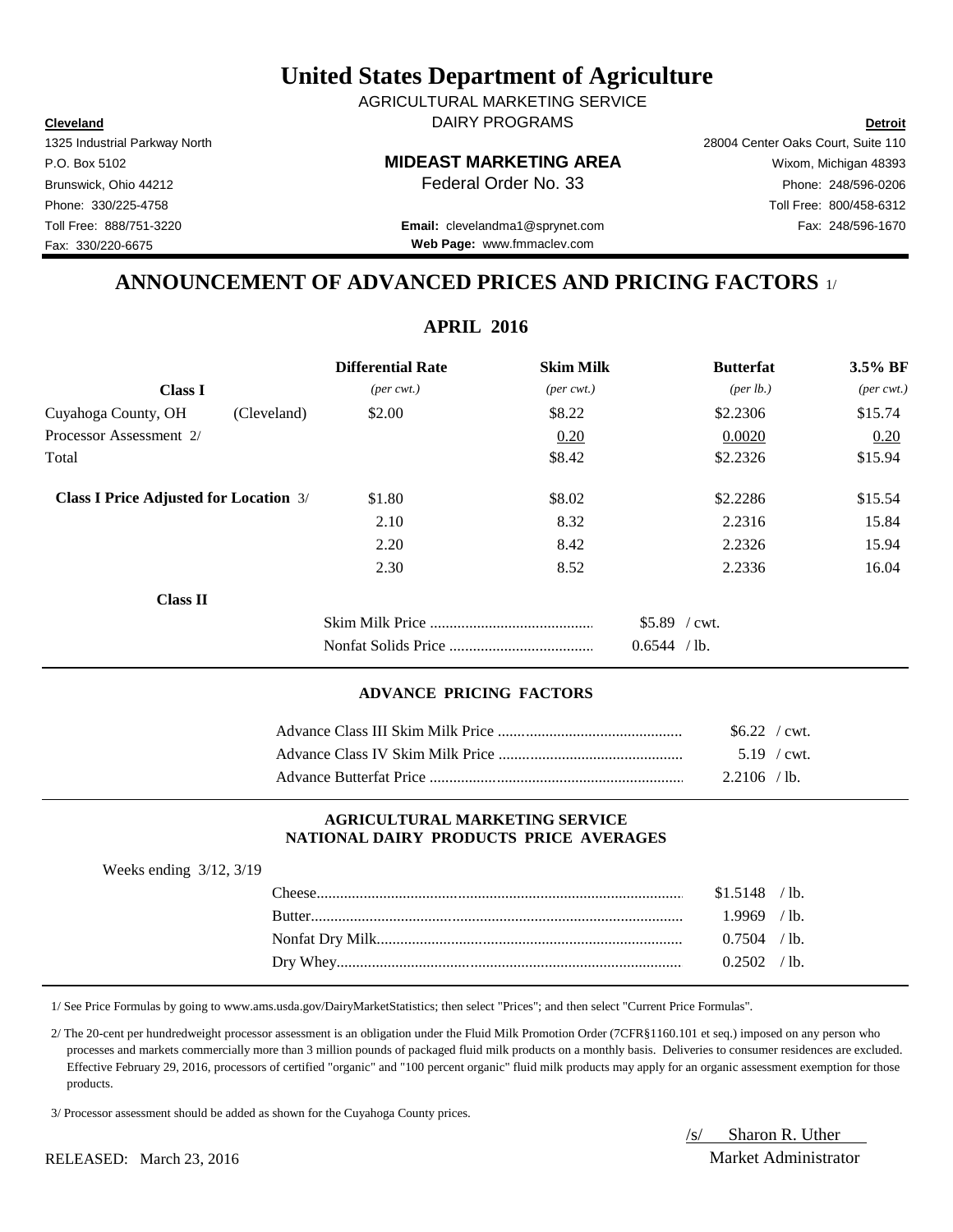/s/ Sharon R. Uther RELEASED: April 20, 2016 Market Administrator

## **United States Department of Agriculture**

**Cleveland Detroit** DAIRY PROGRAMS AGRICULTURAL MARKETING SERVICE

1325 Industrial Parkway North 28004 Center Oaks Court, Suite 110 P.O. Box 5102 **MIDEAST MARKETING AREA** Wixom, Michigan 48393 Brunswick, Ohio 44212 **Phone: 248/596-0206 Federal Order No. 33** Phone: 248/596-0206

Phone: 330/225-4758 Toll Free: 800/458-6312

Toll Free: 888/751-3220 Fax: 248/596-1670 **Email:** clevelandma1@sprynet.com **Web Page:** www.fmmaclev.com

## **ANNOUNCEMENT OF ADVANCED PRICES AND PRICING FACTORS** 1/

**MAY 2016**

|                                               | <b>Differential Rate</b>    | <b>Skim Milk</b>            | <b>Butterfat</b>               | 3.5% BF                     |
|-----------------------------------------------|-----------------------------|-----------------------------|--------------------------------|-----------------------------|
| <b>Class I</b>                                | $(\text{per} \text{ cwt.})$ | $(\text{per} \text{ cwt.})$ | ${\rm (per \, lb.)}$           | $(\text{per} \text{ cwt.})$ |
| Cuyahoga County, OH<br>(Cleveland)            | \$2.00                      | \$8.12                      | \$2.2455                       | \$15.70                     |
| Processor Assessment 2/                       |                             | 0.20                        | 0.0020                         | 0.20                        |
| Total                                         |                             | \$8.32                      | \$2.2475                       | \$15.90                     |
| <b>Class I Price Adjusted for Location 3/</b> | \$1.80                      | \$7.92                      | \$2.2435                       | \$15.50                     |
|                                               | 2.10                        | 8.22                        | 2.2465                         | 15.80                       |
|                                               | 2.20                        | 8.32                        | 2.2475                         | 15.90                       |
|                                               | 2.30                        | 8.42                        | 2.2485                         | 16.00                       |
| <b>Class II</b>                               |                             |                             |                                |                             |
|                                               |                             |                             | $$5.71$ / cwt.<br>0.6344 / lb. |                             |

## **ADVANCE PRICING FACTORS**

| $$6.12$ / cwt.        |  |
|-----------------------|--|
| $5.01 / \text{cwt}$ . |  |
| $2.2255$ /lb.         |  |

#### **AGRICULTURAL MARKETING SERVICE NATIONAL DAIRY PRODUCTS PRICE AVERAGES**

| Weeks ending $4/9$ , $4/16$ |                |         |
|-----------------------------|----------------|---------|
|                             | $$1.5119$ /lb. |         |
|                             | $2.0092$ /lb.  |         |
|                             | 0.7298         | $/1b$ . |
|                             | $0.2465$ /     | ′ 1b.   |

1/ See Price Formulas by going to www.ams.usda.gov/DairyMarketStatistics; then select "Prices"; and then select "Current Price Formulas".

 2/ The 20-cent per hundredweight processor assessment is an obligation under the Fluid Milk Promotion Order (7CFR§1160.101 et seq.) imposed on any person who processes and markets commercially more than 3 million pounds of packaged fluid milk products on a monthly basis. Deliveries to consumer residences are excluded. Effective February 29, 2016, processors of certified "organic" and "100 percent organic" fluid milk products may apply for an organic assessment exemption for those products.

3/ Processor assessment should be added as shown for the Cuyahoga County prices.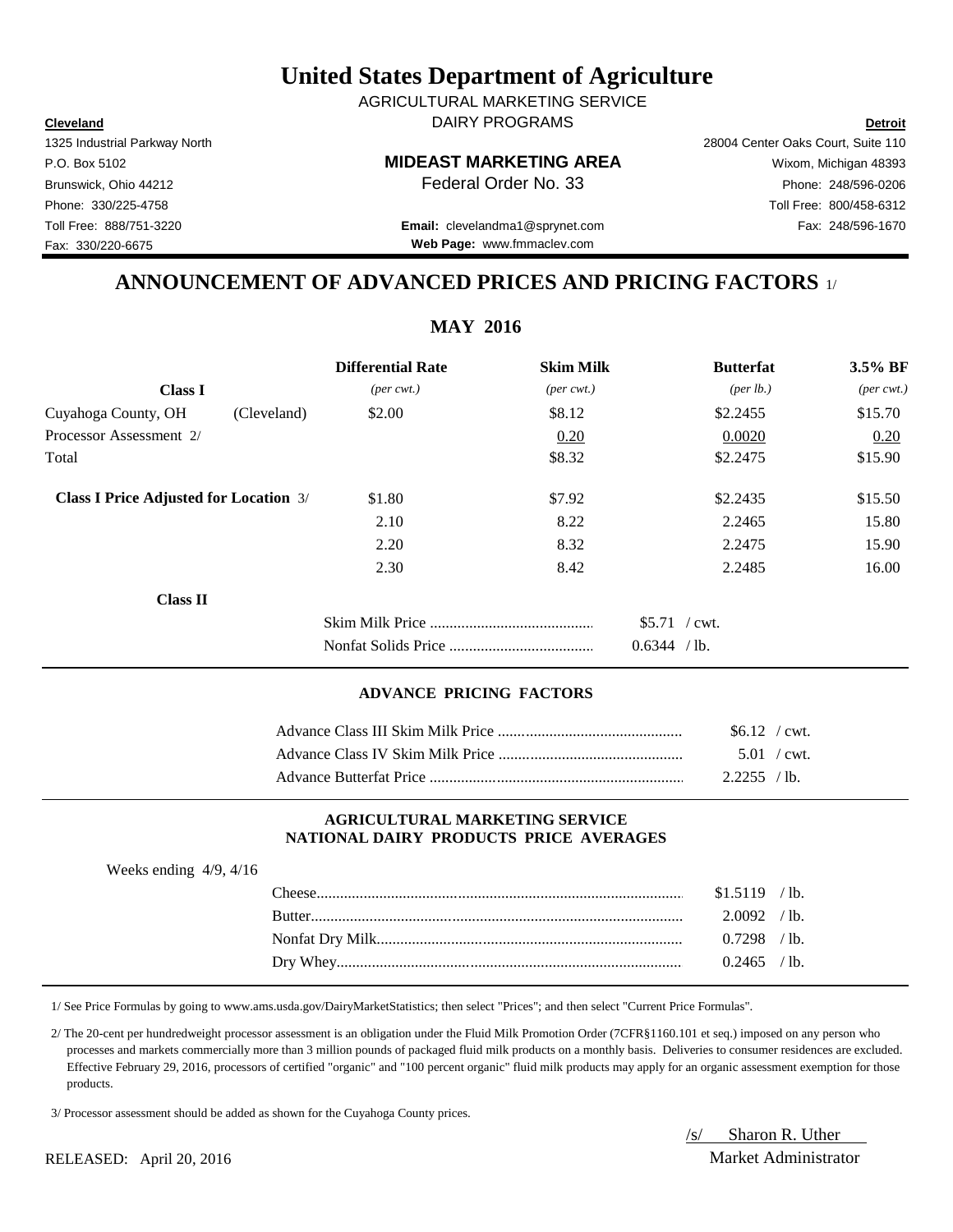/s/ Sharon R. Uther RELEASED: May 18, 2016 Market Administrator

## **United States Department of Agriculture**

**Cleveland Detroit** DAIRY PROGRAMS AGRICULTURAL MARKETING SERVICE

1325 Industrial Parkway North 28004 Center Oaks Court, Suite 110 P.O. Box 5102 **MIDEAST MARKETING AREA** Wixom, Michigan 48393 Brunswick, Ohio 44212 **Phone: 248/596-0206 Federal Order No. 33** Phone: 248/596-0206 Phone: 330/225-4758 Toll Free: 800/458-6312 Toll Free: 888/751-3220 Fax: 248/596-1670 **Email:** clevelandma1@sprynet.com

**Web Page:** www.fmmaclev.com

## **ANNOUNCEMENT OF ADVANCED PRICES AND PRICING FACTORS** 1/

**JUNE 2016**

| <b>Differential Rate</b>                                | <b>Skim Milk</b>            | <b>Butterfat</b>     | 3.5% BF                     |
|---------------------------------------------------------|-----------------------------|----------------------|-----------------------------|
| $(\text{per} \text{ cwt.})$                             | $(\text{per} \text{ cwt.})$ | ${\rm (per \, lb.)}$ | $(\text{per} \text{ cwt.})$ |
| \$2.00<br>(Cleveland)                                   | \$7.31                      | \$2.3108             | \$15.14                     |
|                                                         | 0.20                        | 0.0020               | 0.20                        |
|                                                         | \$7.51                      | \$2.3128             | \$15.34                     |
| <b>Class I Price Adjusted for Location 3/</b><br>\$1.80 | \$7.11                      | \$2.3088             | \$14.94                     |
| 2.10                                                    | 7.41                        | 2.3118               | 15.24                       |
| 2.20                                                    | 7.51                        | 2.3128               | 15.34                       |
| 2.30                                                    | 7.61                        | 2.3138               | 15.44                       |
|                                                         |                             |                      |                             |
|                                                         |                             | $$5.86$ / cwt.       |                             |
|                                                         |                             |                      | 0.6511 / lb.                |

## **ADVANCE PRICING FACTORS**

| $$5.31$ / cwt. |  |
|----------------|--|
| $5.16$ / cwt.  |  |
| $2.2908$ /lb.  |  |

#### **AGRICULTURAL MARKETING SERVICE NATIONAL DAIRY PRODUCTS PRICE AVERAGES**

| Weeks ending $5/7$ , $5/14$ |               |               |              |
|-----------------------------|---------------|---------------|--------------|
|                             |               | $$1.4477$ /   | $\prime$ lb. |
|                             | <b>Butter</b> | 2.0632 / lb.  |              |
|                             |               | $0.7469$ /lb. |              |
|                             |               |               | -lb          |

1/ See Price Formulas by going to www.ams.usda.gov/DairyMarketStatistics; then select "Prices"; and then select "Current Price Formulas".

 2/ The 20-cent per hundredweight processor assessment is an obligation under the Fluid Milk Promotion Order (7CFR§1160.101 et seq.) imposed on any person who processes and markets commercially more than 3 million pounds of packaged fluid milk products on a monthly basis. Deliveries to consumer residences are excluded. Effective February 29, 2016, processors of certified "organic" and "100 percent organic" fluid milk products may apply for an organic assessment exemption for those products.

3/ Processor assessment should be added as shown for the Cuyahoga County prices.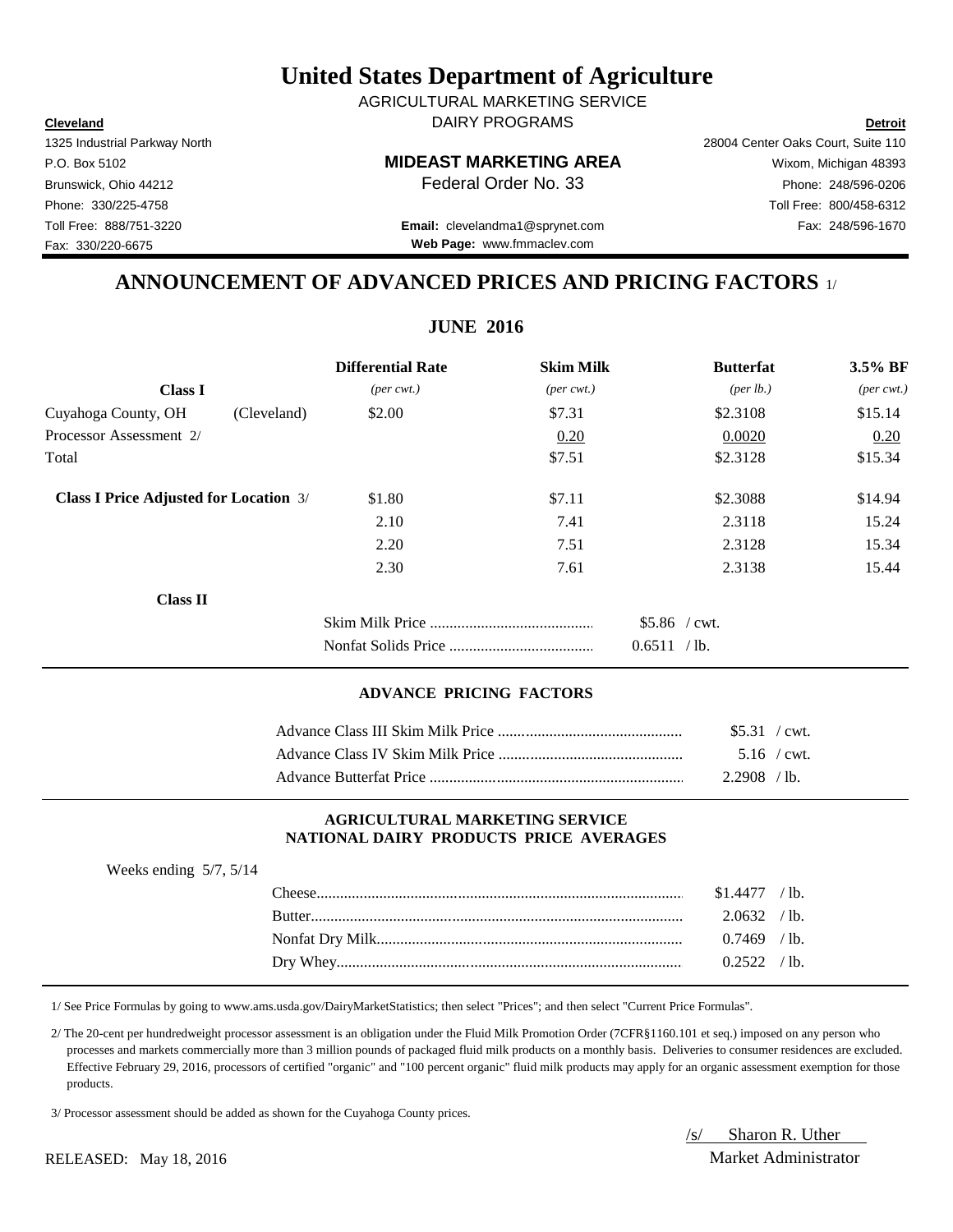RELEASED: June 22, 2016 Market Administrator

## **United States Department of Agriculture**

**Cleveland Detroit** DAIRY PROGRAMS AGRICULTURAL MARKETING SERVICE

1325 Industrial Parkway North 28004 Center Oaks Court, Suite 110 P.O. Box 5102 **MIDEAST MARKETING AREA** Wixom, Michigan 48393 Brunswick, Ohio 44212 **Phone: 248/596-0206 Federal Order No. 33** Phone: 248/596-0206 Phone: 330/225-4758 Toll Free: 800/458-6312 Toll Free: 888/751-3220 Fax: 248/596-1670 **Email:** clevelandma1@sprynet.com

**Web Page:** www.fmmaclev.com

## **ANNOUNCEMENT OF ADVANCED PRICES AND PRICING FACTORS** 1/

**JULY 2016**

|                                               |             | <b>Differential Rate</b>    | <b>Skim Milk</b>            | <b>Butterfat</b>     | 3.5% BF                     |
|-----------------------------------------------|-------------|-----------------------------|-----------------------------|----------------------|-----------------------------|
| <b>Class I</b>                                |             | $(\text{per} \text{ cwt.})$ | $(\text{per} \text{ cwt.})$ | ${\rm (per \, lb.)}$ | $(\text{per} \text{ cwt.})$ |
| Cuyahoga County, OH                           | (Cleveland) | \$2.00                      | \$7.57                      | \$2.3989             | \$15.70                     |
| Processor Assessment 2/                       |             |                             | 0.20                        | 0.0020               | 0.20                        |
| Total                                         |             |                             | \$7.77                      | \$2.4009             | \$15.90                     |
| <b>Class I Price Adjusted for Location 3/</b> |             | \$1.80                      | \$7.37                      | \$2.3969             | \$15.50                     |
|                                               |             | 2.10                        | 7.67                        | 2.3999               | 15.80                       |
|                                               |             | 2.20                        | 7.77                        | 2.4009               | 15.90                       |
|                                               |             | 2.30                        | 7.87                        | 2.4019               | 16.00                       |
| <b>Class II</b>                               |             |                             |                             |                      |                             |
|                                               |             |                             |                             | $$6.27$ / cwt.       |                             |
|                                               |             |                             |                             | 0.6967 / lb.         |                             |
|                                               |             |                             |                             |                      |                             |

## **ADVANCE PRICING FACTORS**

| $$5.01$ / cwt. |  |
|----------------|--|
|                |  |
| $2.3789$ /lb.  |  |

#### **AGRICULTURAL MARKETING SERVICE NATIONAL DAIRY PRODUCTS PRICE AVERAGES**

| Weeks ending $6/11$ , $6/18$ |               |                |         |
|------------------------------|---------------|----------------|---------|
|                              |               | $$1.4432$ /lb. |         |
|                              | <b>Butter</b> | 2.1359         | $/1b$ . |
|                              |               | $0.7925$ /lb.  |         |
|                              |               |                |         |

1/ See Price Formulas by going to www.ams.usda.gov/DairyMarketStatistics; then select "Prices"; and then select "Current Price Formulas".

 2/ The 20-cent per hundredweight processor assessment is an obligation under the Fluid Milk Promotion Order (7CFR§1160.101 et seq.) imposed on any person who processes and markets commercially more than 3 million pounds of packaged fluid milk products on a monthly basis. Deliveries to consumer residences are excluded. Effective February 29, 2016, processors of certified "organic" and "100 percent organic" fluid milk products may apply for an organic assessment exemption for those products.

3/ Processor assessment should be added as shown for the Cuyahoga County prices.

/s/ Sharon R. Uther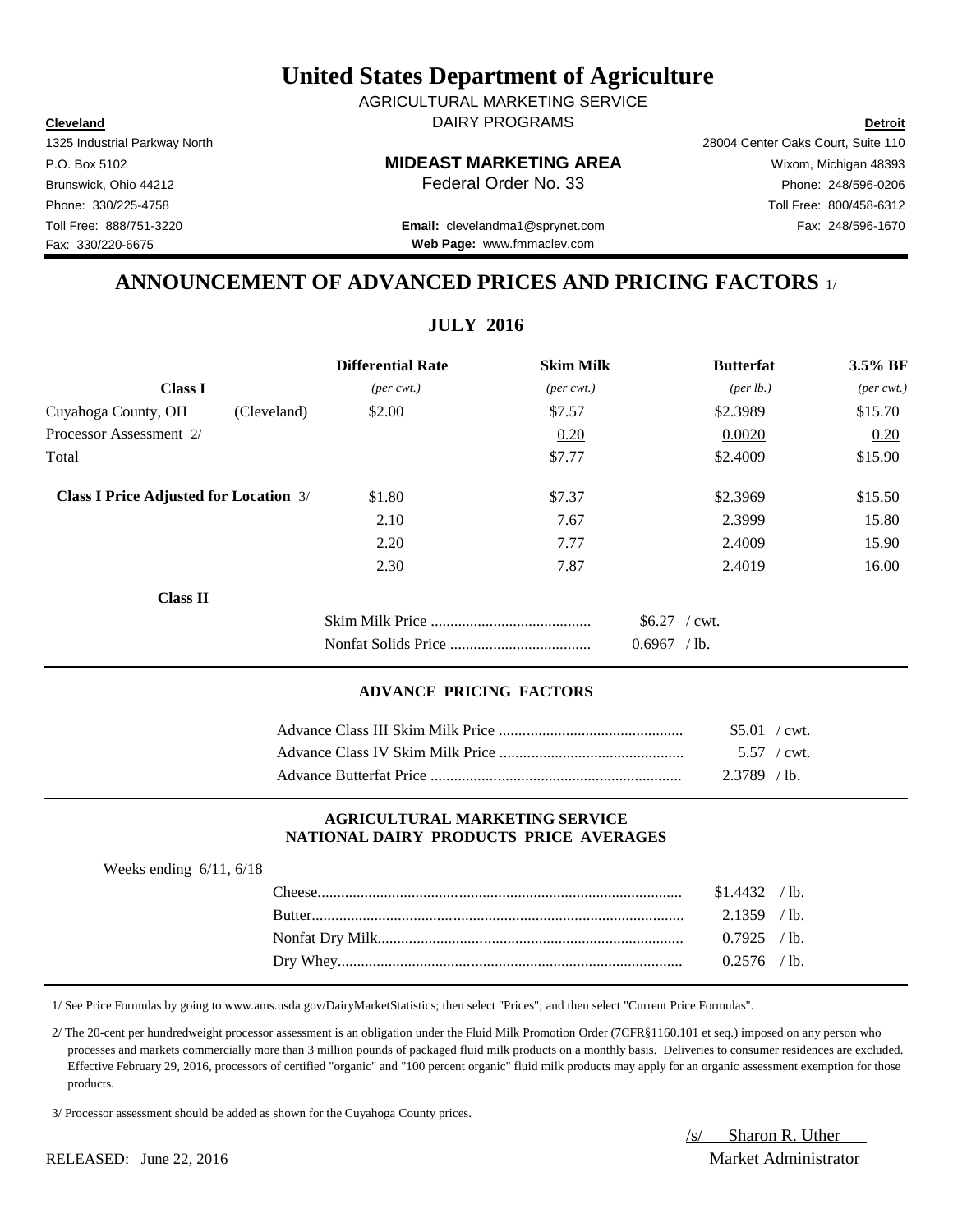1/ See Price Formulas by going to www.ams.usda.gov/DairyMarketStatistics; then select "Prices"; and then select "Current Price Formulas".

 2/ The 20-cent per hundredweight processor assessment is an obligation under the Fluid Milk Promotion Order (7CFR§1160.101 et seq.) imposed on any person who processes and markets commercially more than 3 million pounds of packaged fluid milk products on a monthly basis. Deliveries to consumer residences are excluded. Effective February 29, 2016, processors of certified "organic" and "100 percent organic" fluid milk products may apply for an organic assessment exemption for those products.

3/ Processor assessment should be added as shown for the Cuyahoga County prices.

# **United States Department of Agriculture**

**Cleveland Detroit** DAIRY PROGRAMS AGRICULTURAL MARKETING SERVICE

**Web Page:** www.fmmaclev.com

1325 Industrial Parkway North 28004 Center Oaks Court, Suite 110 P.O. Box 5102 **MIDEAST MARKETING AREA** Wixom, Michigan 48393 Brunswick, Ohio 44212 **Phone: 248/596-0206 Federal Order No. 33** Phone: 248/596-0206 Phone: 330/225-4758 Toll Free: 800/458-6312 Toll Free: 888/751-3220 Fax: 248/596-1670 **Email:** clevelandma1@sprynet.com

**ANNOUNCEMENT OF ADVANCED PRICES AND PRICING FACTORS** 1/

## **AUGUST 2016**

|                                               | <b>Differential Rate</b>    | <b>Skim Milk</b>            | <b>Butterfat</b>                | 3.5% BF                     |
|-----------------------------------------------|-----------------------------|-----------------------------|---------------------------------|-----------------------------|
| <b>Class I</b>                                | $(\text{per} \text{ cwt.})$ | $(\text{per} \text{ cwt.})$ | (per lb.)                       | $(\text{per} \text{ cwt.})$ |
| Cuyahoga County, OH<br>(Cleveland)            | \$2.00                      | \$8.16                      | \$2.6273                        | \$17.07                     |
| Processor Assessment 2/                       |                             | 0.20                        | 0.0020                          | 0.20                        |
| Total                                         |                             | \$8.36                      | \$2.6293                        | \$17.27                     |
| <b>Class I Price Adjusted for Location 3/</b> | \$1.80                      | \$7.96                      | \$2.6253                        | \$16.87                     |
|                                               | 2.10                        | 8.26                        | 2.6283                          | 17.17                       |
|                                               | 2.20                        | 8.36                        | 2.6293                          | 17.27                       |
|                                               | 2.30                        | 8.46                        | 2.6303                          | 17.37                       |
| <b>Class II</b>                               |                             |                             |                                 |                             |
|                                               |                             |                             | $$6.71$ / cwt.<br>$0.7456$ /lb. |                             |

## **ADVANCE PRICING FACTORS**

| $$6.16$ / cwt.        |  |
|-----------------------|--|
| $6.01 / \text{cwt}$ . |  |
| 2.6073 / lb.          |  |

## **AGRICULTURAL MARKETING SERVICE NATIONAL DAIRY PRODUCTS PRICE AVERAGES**

| Weeks ending $7/9$ , $7/16$ |                |      |
|-----------------------------|----------------|------|
|                             | $$1.6231$ /lb. |      |
|                             | $2.3245$ /lb.  |      |
|                             | $0.8428$ /lb.  |      |
|                             | 0.2745.        | ' lb |

RELEASED: July 20, 2016 Market Administrator

Fax: 330/220-6675

/s/ Sharon R. Uther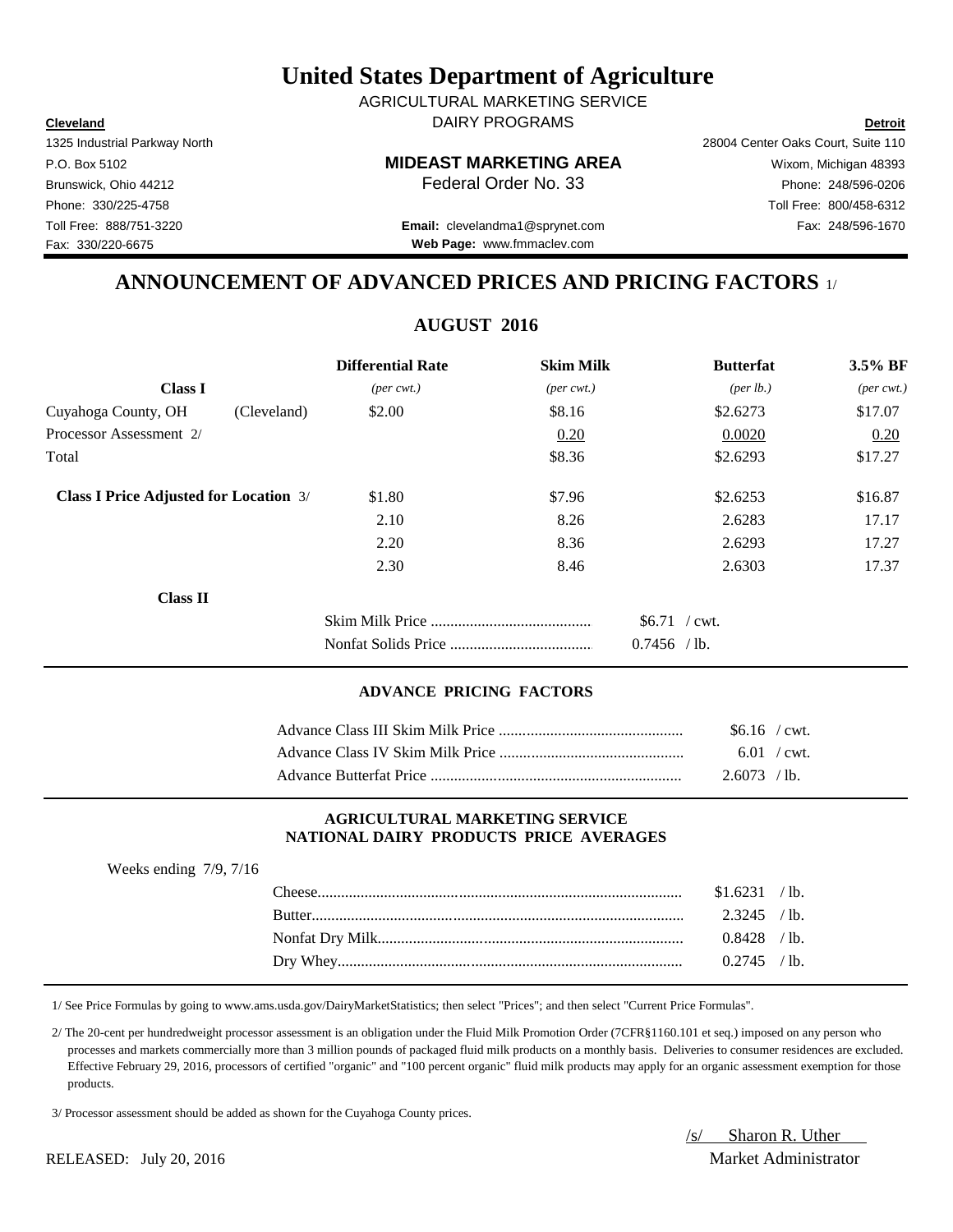Weeks ending 8/6, 8/13

|  | 3/ Processor assessment should be added as shown for the Cuyahoga Count |  |  |  |  |
|--|-------------------------------------------------------------------------|--|--|--|--|
|  |                                                                         |  |  |  |  |

Fax: 330/220-6675

## **United States Department of Agriculture**

**Cleveland Detroit** DAIRY PROGRAMS AGRICULTURAL MARKETING SERVICE

**Web Page:** www.fmmaclev.com

1325 Industrial Parkway North 28004 Center Oaks Court, Suite 110 P.O. Box 5102 **MIDEAST MARKETING AREA** Wixom, Michigan 48393 Brunswick, Ohio 44212 **Phone: 248/596-0206 Federal Order No. 33** Phone: 248/596-0206 Phone: 330/225-4758 Toll Free: 800/458-6312 Toll Free: 888/751-3220 Fax: 248/596-1670 **Email:** clevelandma1@sprynet.com

**ANNOUNCEMENT OF ADVANCED PRICES AND PRICING FACTORS** 1/

## **SEPTEMBER 2016**

|                                               |             | <b>Differential Rate</b>    | <b>Skim Milk</b>            | <b>Butterfat</b>               | 3.5% BF                     |
|-----------------------------------------------|-------------|-----------------------------|-----------------------------|--------------------------------|-----------------------------|
| <b>Class I</b>                                |             | $(\text{per} \text{ cwt.})$ | $(\text{per} \text{ cwt.})$ | ${\rm (per \, lb.)}$           | $(\text{per} \text{ cwt.})$ |
| Cuyahoga County, OH                           | (Cleveland) | \$2.00                      | \$10.17                     | \$2.4975                       | \$18.56                     |
| Processor Assessment 2/                       |             |                             | 0.20                        | 0.0020                         | 0.20                        |
| Total                                         |             |                             | \$10.37                     | \$2.4995                       | \$18.76                     |
| <b>Class I Price Adjusted for Location 3/</b> |             | \$1.80                      | \$9.97                      | \$2.4955                       | \$18.36                     |
|                                               |             | 2.10                        | 10.27                       | 2.4985                         | 18.66                       |
|                                               |             | 2.20                        | 10.37                       | 2.4995                         | 18.76                       |
|                                               |             | 2.30                        | 10.47                       | 2.5005                         | 18.86                       |
| <b>Class II</b>                               |             |                             |                             |                                |                             |
|                                               |             |                             |                             | $$6.79$ / cwt.<br>0.7544 / lb. |                             |

## **ADVANCE PRICING FACTORS**

| $$8.17$ / cwt. |  |
|----------------|--|
| $6.09$ / cwt.  |  |
| $2.4775$ / lb. |  |

#### **AGRICULTURAL MARKETING SERVICE NATIONAL DAIRY PRODUCTS PRICE AVERAGES**

| $The ee$      |          | $\Delta$ 1b.    |
|---------------|----------|-----------------|
| <b>Butter</b> |          | $^{\prime}$ 1b. |
|               | 0.8512   | $^{\prime}$ 1b. |
| Dry Whey      | (1.2827) | lb.             |

1/ See Price Formulas by going to www.ams.usda.gov/DairyMarketStatistics; then select "Prices"; and then select "Current Price Formulas".

 2/ The 20-cent per hundredweight processor assessment is an obligation under the Fluid Milk Promotion Order (7CFR§1160.101 et seq.) imposed on any person who processes and markets commercially more than 3 million pounds of packaged fluid milk products on a monthly basis. Deliveries to consumer residences are excluded. Effective February 29, 2016, processors of certified "organic" and "100 percent organic" fluid milk products may apply for an organic assessment exemption for those products.

should be added as shown for the Cuyahoga County prices.

/s/ Sharon R. Uther RELEASED: August 17, 2016 Market Administrator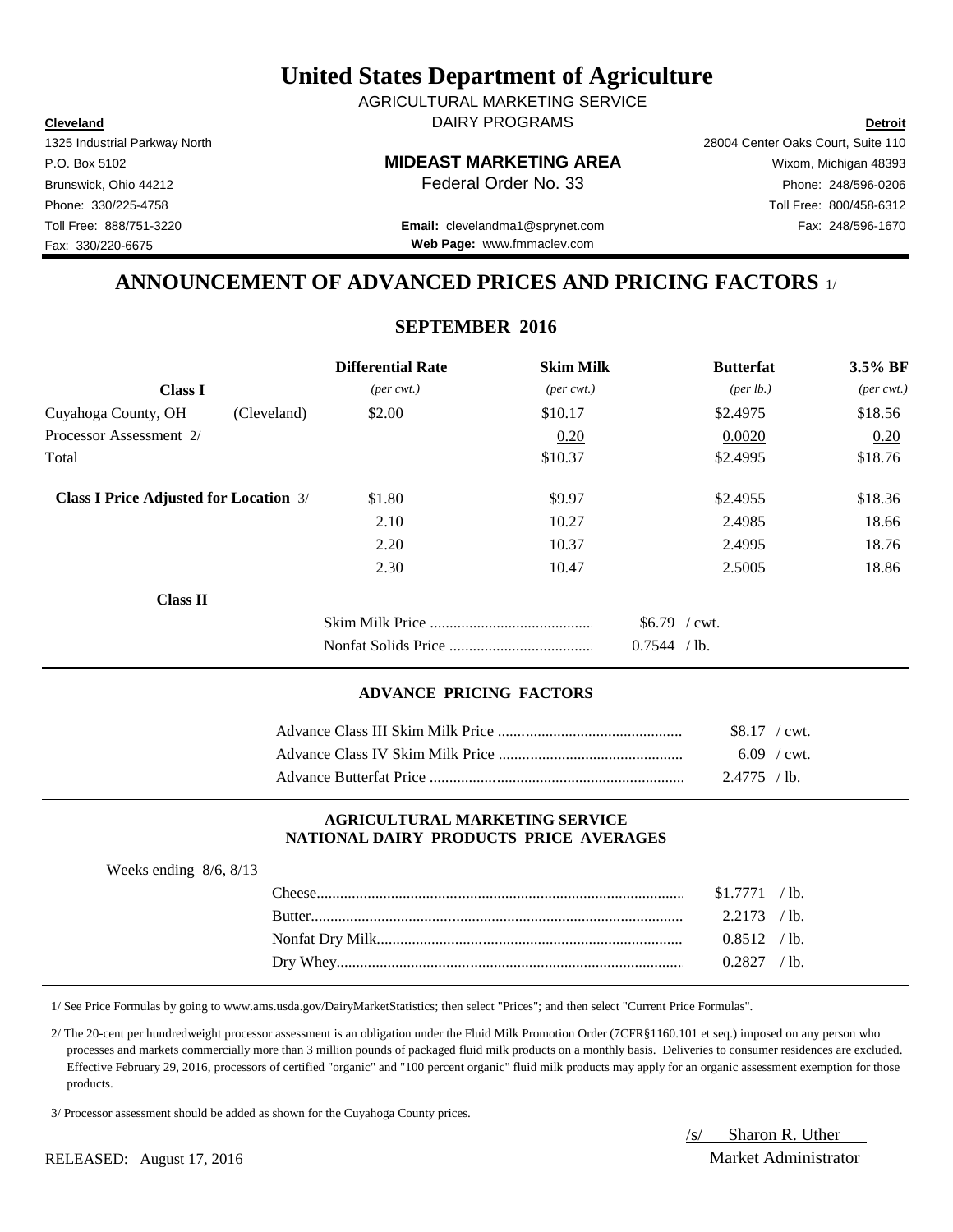RELEASED: September 21, 2016 Market Administrator

## **United States Department of Agriculture**

**Cleveland Detroit** DAIRY PROGRAMS AGRICULTURAL MARKETING SERVICE

**Web Page:** www.fmmaclev.com

1325 Industrial Parkway North 28004 Center Oaks Court, Suite 110 P.O. Box 5102 **MIDEAST MARKETING AREA** Wixom, Michigan 48393 Brunswick, Ohio 44212 **Phone: 248/596-0206 Federal Order No. 33** Phone: 248/596-0206 Phone: 330/225-4758 Toll Free: 800/458-6312 Toll Free: 888/751-3220 Fax: 248/596-1670 **Email:** clevelandma1@sprynet.com

**ANNOUNCEMENT OF ADVANCED PRICES AND PRICING FACTORS** 1/

## **OCTOBER 2016**

|                                               |             | <b>Differential Rate</b>    | <b>Skim Milk</b>            | <b>Butterfat</b>   | 3.5% BF                     |
|-----------------------------------------------|-------------|-----------------------------|-----------------------------|--------------------|-----------------------------|
| <b>Class I</b>                                |             | $(\text{per} \text{ cwt.})$ | $(\text{per} \text{ cwt.})$ | $(\text{per lb.})$ | $(\text{per} \text{ cwt.})$ |
| Cuyahoga County, OH                           | (Cleveland) | \$2.00                      | \$10.78                     | \$2.3423           | \$18.60                     |
| Processor Assessment 2/                       |             |                             | 0.20                        | 0.0020             | 0.20                        |
| Total                                         |             |                             | \$10.98                     | \$2.3443           | \$18.80                     |
| <b>Class I Price Adjusted for Location 3/</b> |             | \$1.80                      | \$10.58                     | \$2.3403           | \$18.40                     |
|                                               |             | 2.10                        | 10.88                       | 2.3433             | 18.70                       |
|                                               |             | 2.20                        | 10.98                       | 2.3443             | 18.80                       |
|                                               |             | 2.30                        | 11.08                       | 2.3453             | 18.90                       |
| <b>Class II</b>                               |             |                             |                             |                    |                             |
|                                               |             |                             |                             | $$7.14$ / cwt.     |                             |
|                                               |             |                             |                             | 0.7933 / lb.       |                             |

## **ADVANCE PRICING FACTORS**

| \$8.78 / cwt. |  |
|---------------|--|
| $6.44$ / cwt. |  |
| $2.3223$ /lb. |  |

### **AGRICULTURAL MARKETING SERVICE NATIONAL DAIRY PRODUCTS PRICE AVERAGES**

| Weeks ending $9/10$ , $9/17$ |               |               |                 |
|------------------------------|---------------|---------------|-----------------|
|                              | Theese –      | \$1.7758      | $/1b$ .         |
|                              | <b>Butter</b> | 2.0892        | /1 <sub>b</sub> |
|                              |               | $0.8906$ /lb. |                 |
|                              | Dry Whey.     | $0.3015$      | $^{\prime}$ 1b. |

1/ See Price Formulas by going to www.ams.usda.gov/DairyMarketStatistics; then select "Prices"; and then select "Current Price Formulas".

 2/ The 20-cent per hundredweight processor assessment is an obligation under the Fluid Milk Promotion Order (7CFR§1160.101 et seq.) imposed on any person who processes and markets commercially more than 3 million pounds of packaged fluid milk products on a monthly basis. Deliveries to consumer residences are excluded. Effective February 29, 2016, processors of certified "organic" and "100 percent organic" fluid milk products may apply for an organic assessment exemption for those products.

3/ Processor assessment should be added as shown for the Cuyahoga County prices.

/s/ Sharon R. Uther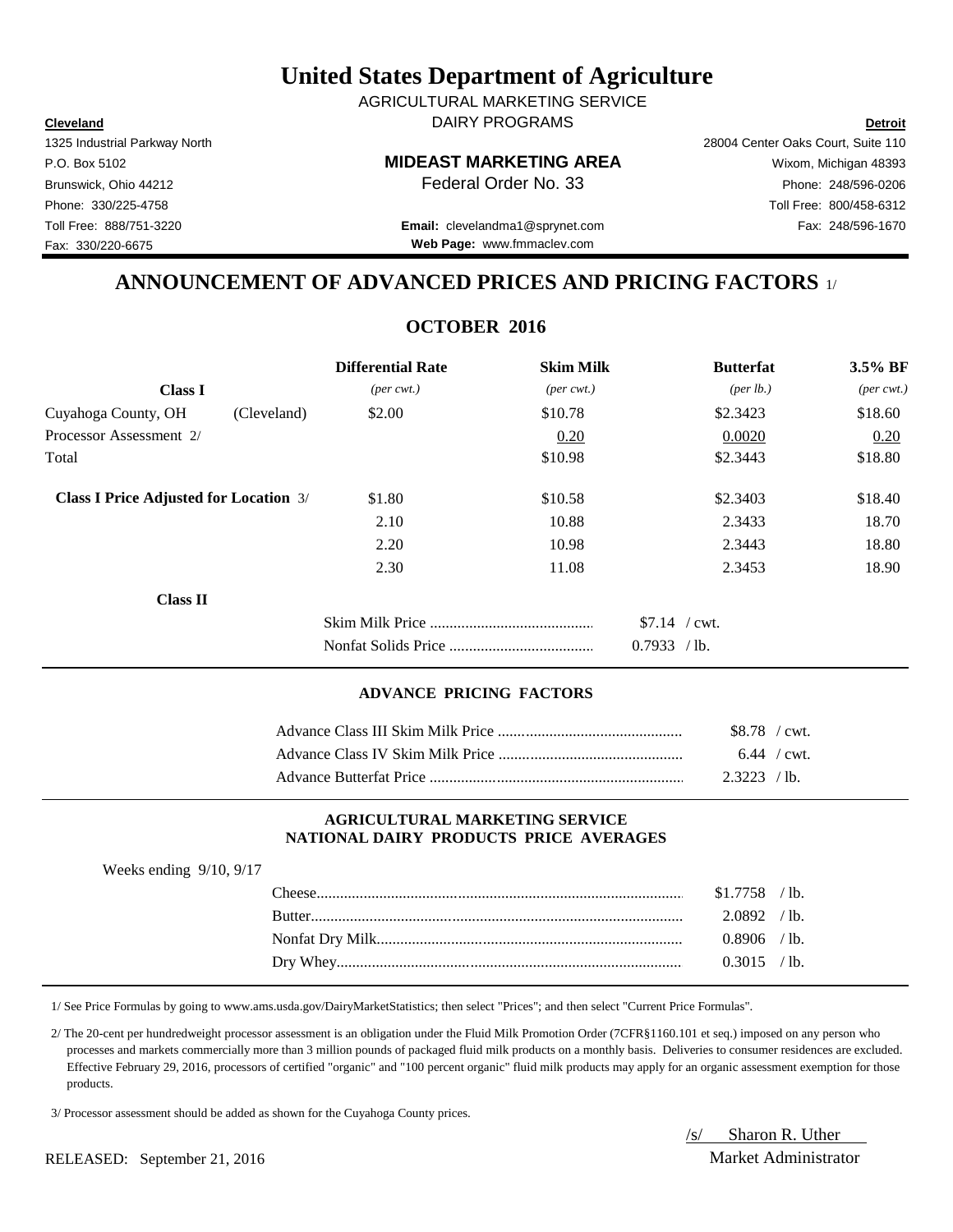RELEASED: October 19, 2016 Market Administrator

## **United States Department of Agriculture**

**Cleveland Detroit** DAIRY PROGRAMS AGRICULTURAL MARKETING SERVICE

**Web Page:** www.fmmaclev.com

1325 Industrial Parkway North 28004 Center Oaks Court, Suite 110 P.O. Box 5102 **MIDEAST MARKETING AREA** Wixom, Michigan 48393 Brunswick, Ohio 44212 **Phone: 248/596-0206 Federal Order No. 33** Phone: 248/596-0206 Phone: 330/225-4758 Toll Free: 800/458-6312 Toll Free: 888/751-3220 Fax: 248/596-1670 **Email:** clevelandma1@sprynet.com

**ANNOUNCEMENT OF ADVANCED PRICES AND PRICING FACTORS** 1/

## **NOVEMBER 2016**

|                                               | <b>Differential Rate</b>    | <b>Skim Milk</b>            | <b>Butterfat</b>                    | 3.5% BF                     |
|-----------------------------------------------|-----------------------------|-----------------------------|-------------------------------------|-----------------------------|
| <b>Class I</b>                                | $(\text{per} \text{ cwt.})$ | $(\text{per} \text{ cwt.})$ | ${\rm (per \, lb.)}$                | $(\text{per} \text{ cwt.})$ |
| Cuyahoga County, OH<br>(Cleveland)            | \$2.00                      | \$9.79                      | \$2.0949                            | \$16.78                     |
| Processor Assessment 2/                       |                             | 0.20                        | 0.0020                              | 0.20                        |
| Total                                         |                             | \$9.99                      | \$2.0969                            | \$16.98                     |
| <b>Class I Price Adjusted for Location 3/</b> | \$1.80                      | \$9.59                      | \$2.0929                            | \$16.58                     |
|                                               | 2.10                        | 9.89                        | 2.0959                              | 16.88                       |
|                                               | 2.20                        | 9.99                        | 2.0969                              | 16.98                       |
|                                               | 2.30                        | 10.09                       | 2.0979                              | 17.08                       |
| <b>Class II</b>                               |                             |                             |                                     |                             |
|                                               |                             |                             | $$7.47$ / cwt.<br>0.8300<br>$/1b$ . |                             |

## **ADVANCE PRICING FACTORS**

| $$7.79$ / cwt.        |  |
|-----------------------|--|
| $6.77 / \text{cwt}$ . |  |
| $2.0749$ /lb.         |  |

### **AGRICULTURAL MARKETING SERVICE NATIONAL DAIRY PRODUCTS PRICE AVERAGES**

| Weeks ending $10/8$ , $10/15$ |  |
|-------------------------------|--|
|                               |  |

| <b>Theese</b>  | \$1.5860 | ʻlb.            |
|----------------|----------|-----------------|
| <b>Butter</b>  | .8849    | 1 <sub>b</sub>  |
|                | 0.9275   | $^{\prime}$ 1b. |
| / Whev<br>Drv. |          | $^{\prime}$ 1b. |

1/ See Price Formulas by going to www.ams.usda.gov/DairyMarketStatistics; then select "Prices"; and then select "Current Price Formulas".

 2/ The 20-cent per hundredweight processor assessment is an obligation under the Fluid Milk Promotion Order (7CFR§1160.101 et seq.) imposed on any person who processes and markets commercially more than 3 million pounds of packaged fluid milk products on a monthly basis. Deliveries to consumer residences are excluded. Effective February 29, 2016, processors of certified "organic" and "100 percent organic" fluid milk products may apply for an organic assessment exemption for those products.

3/ Processor assessment should be added as shown for the Cuyahoga County prices.

/s/ Sharon R. Uther